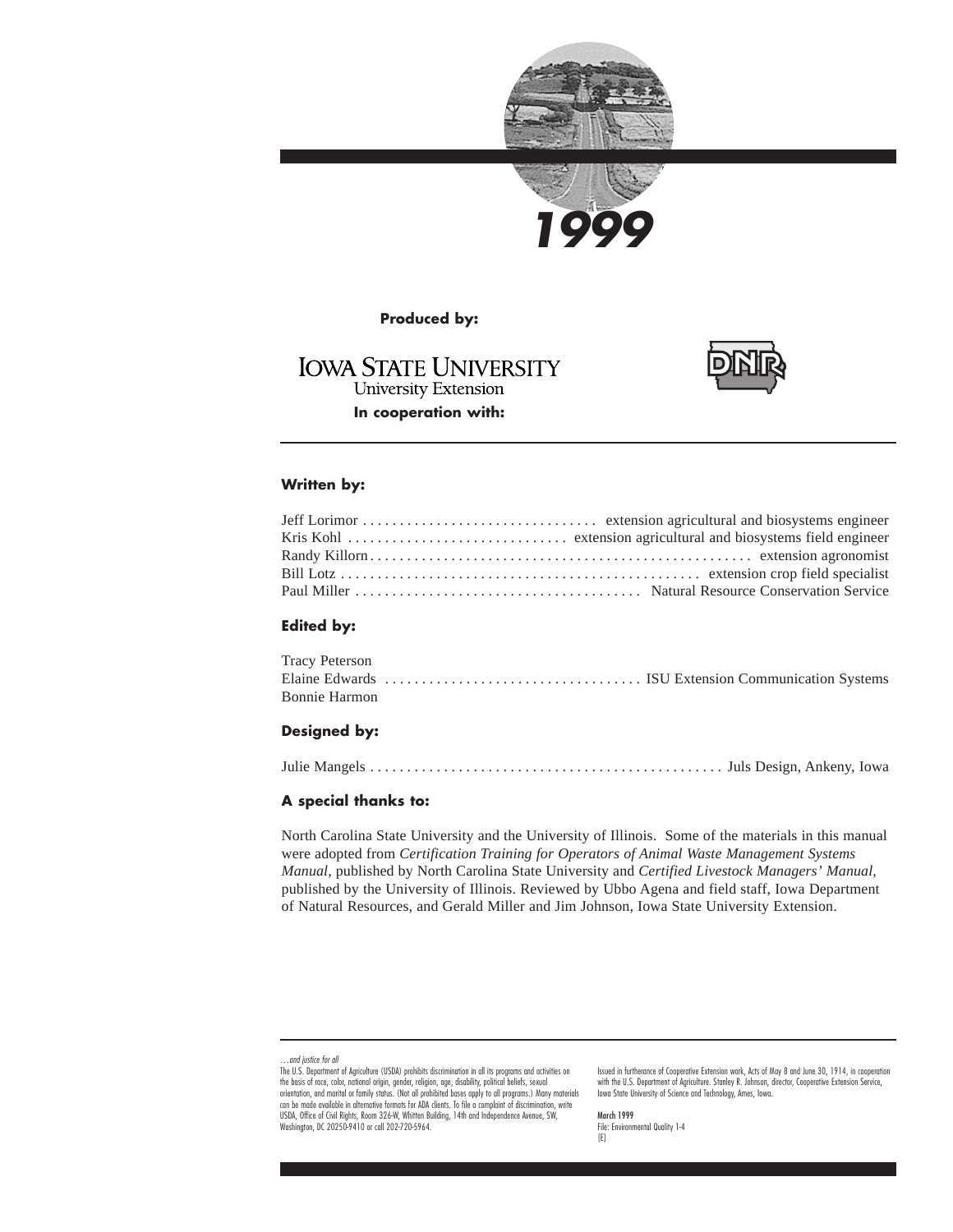



| <b>WATER QUALITY</b>        | water quality page |
|-----------------------------|--------------------|
|                             |                    |
|                             |                    |
| • Immediate effects         |                    |
| • Manure nutrients          |                    |
| • Other manure components   |                    |
| • Soil characteristics      |                    |
| • $Runoff$                  |                    |
|                             |                    |
| • Dependence on groundwater |                    |
| • The aquifer               |                    |
| • Nitrate in drinking water |                    |

 **NUTRIENT MANAGEMENT** *nutrient management page*

### **Managing manure nutrients for crop production**

| Determining nutrient content $\dots \dots \dots \dots \dots \dots \dots \dots \dots \dots \dots \dots \dots \dots \dots$            |
|-------------------------------------------------------------------------------------------------------------------------------------|
| • Nitrogen availability<br>• Phosphorus availability<br>• Potassium availability                                                    |
| • Method 1 for nitrogen<br>• Method 2 for nitrogen                                                                                  |
|                                                                                                                                     |
|                                                                                                                                     |
| Summary of key points $\dots \dots \dots \dots \dots \dots \dots \dots \dots \dots \dots \dots \dots \dots \dots \dots \dots \dots$ |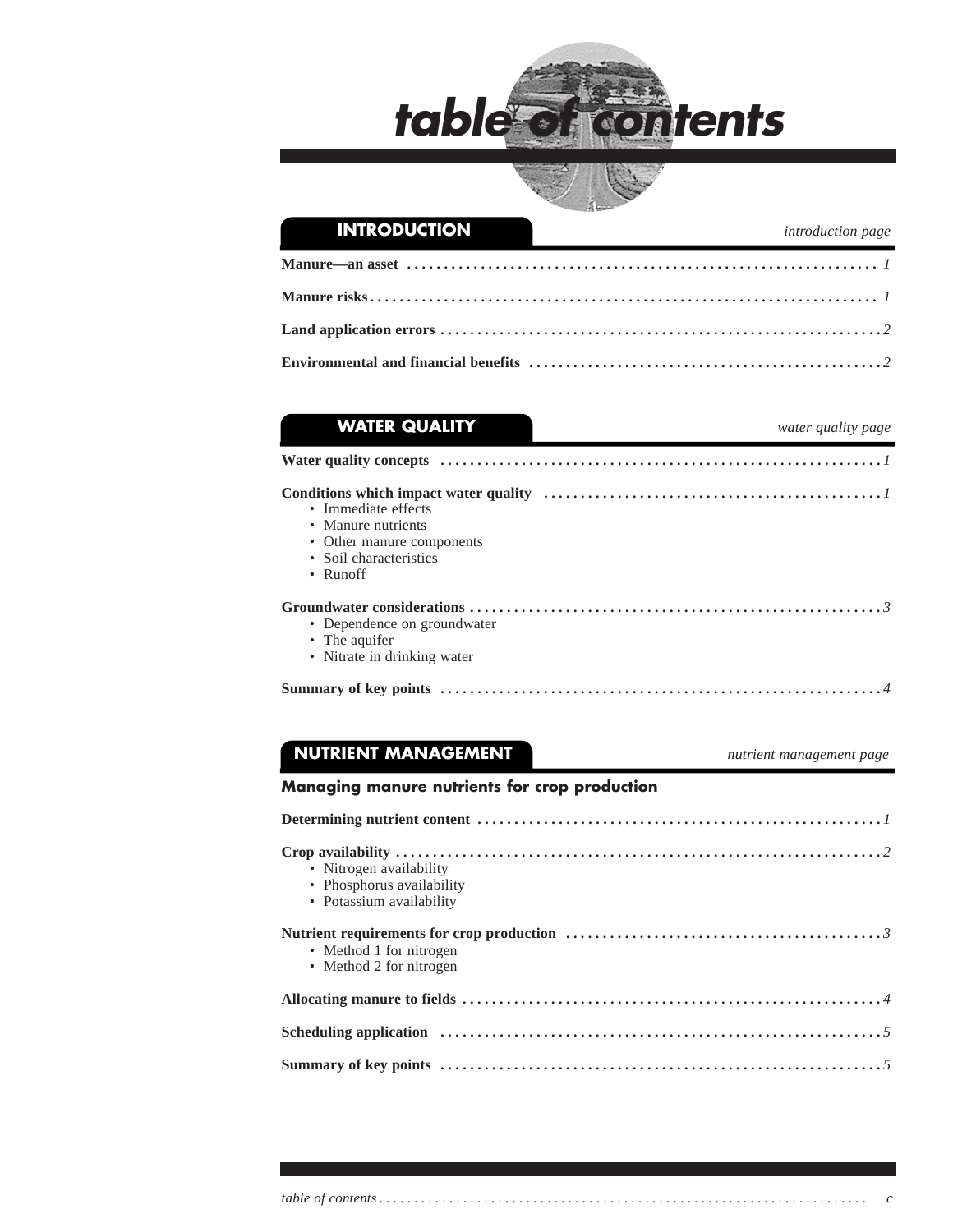| <b>LAND APPLICATION</b>                                                                                                                                                                                                                                                                                                                                     | land application page |
|-------------------------------------------------------------------------------------------------------------------------------------------------------------------------------------------------------------------------------------------------------------------------------------------------------------------------------------------------------------|-----------------------|
| • Manure application guidelines                                                                                                                                                                                                                                                                                                                             |                       |
| • Injection systems<br>• Broadcast systems<br>• Irrigation systems                                                                                                                                                                                                                                                                                          |                       |
|                                                                                                                                                                                                                                                                                                                                                             |                       |
| • Estimating soil-water content<br>• Scheduling irrigation<br>• Understanding your system<br>- Determining application rates for stationary big gun and rotary impact sprinklers<br>- Determining application rates for traveling gun sprinklers                                                                                                            |                       |
| • Calibrating liquid tank spreaders<br>- Volume method<br>- Weight method<br>- More about liquid spreaders<br>• Calibrating solid and semisolid manure spreaders<br>- Volume method<br>- Sampled weight method<br>- More about solid and semisolid manure spreaders<br>• Reliability and quality of calibration results<br>• Calibrating irrigation systems |                       |
| • Applying manure on frozen or snow-covered ground<br>• Controlling soil erosion<br>• Irrigation systems and neighbors<br>• Prevent releases when handling pipes                                                                                                                                                                                            |                       |
|                                                                                                                                                                                                                                                                                                                                                             |                       |
|                                                                                                                                                                                                                                                                                                                                                             |                       |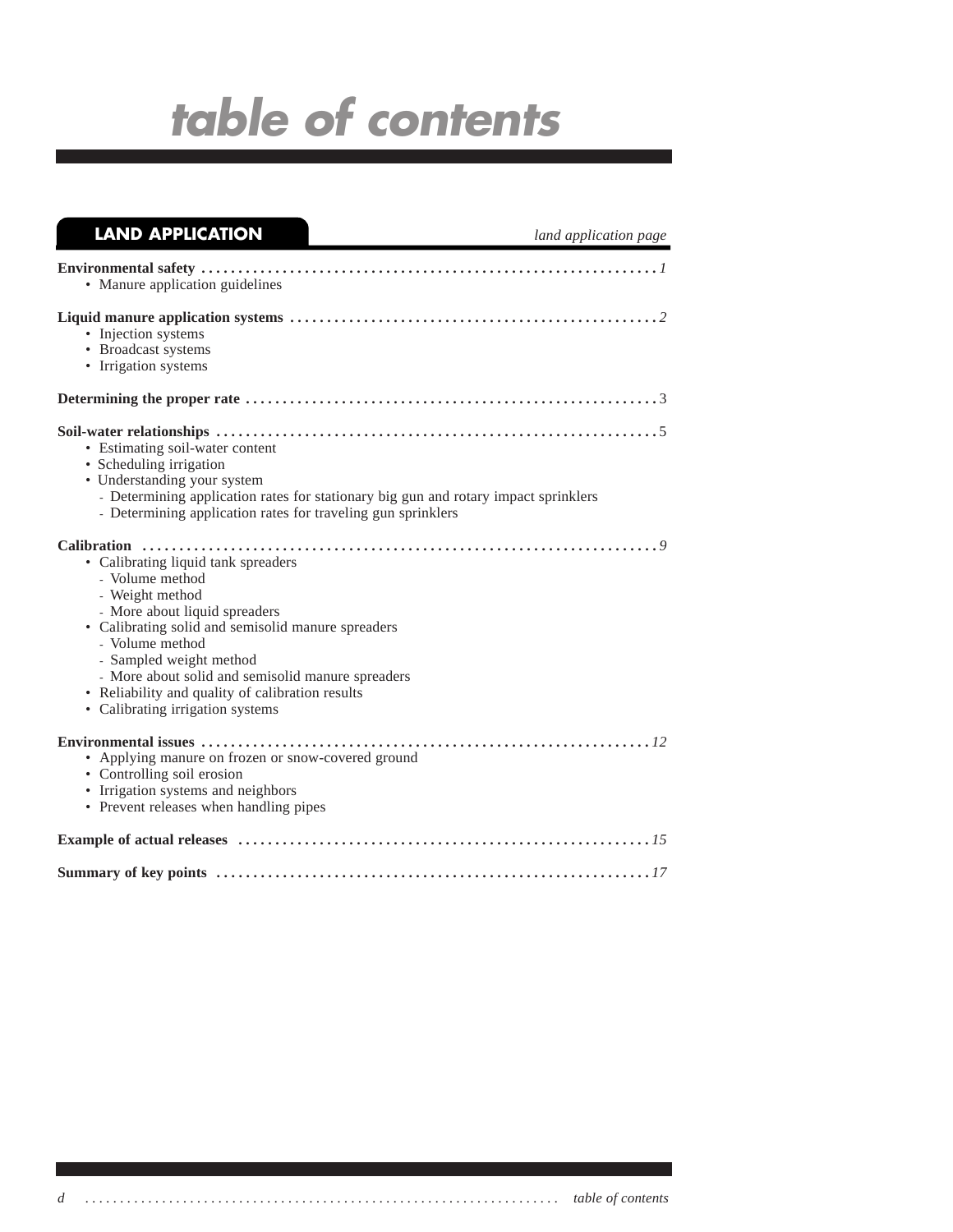| <b>EMERGENCIES AND SAFETY</b>                                                                                                                      | emergencies and safety page |
|----------------------------------------------------------------------------------------------------------------------------------------------------|-----------------------------|
| <b>Emergency action plans and safety</b>                                                                                                           |                             |
|                                                                                                                                                    |                             |
| • Manure gases<br>- Hydrogen sulfide<br>- Methane<br>• First aid for victims of manure gas asphyxiation<br>• Effect of air quality on human health |                             |
|                                                                                                                                                    |                             |

| <b>APPLICATOR RULES</b> | applicator rules page<br>$\overline{\phantom{a}}$ . The contract of $\overline{\phantom{a}}$                                  |
|-------------------------|-------------------------------------------------------------------------------------------------------------------------------|
|                         |                                                                                                                               |
|                         |                                                                                                                               |
|                         |                                                                                                                               |
|                         | Summary of key points $\dots \dots \dots \dots \dots \dots \dots \dots \dots \dots \dots \dots \dots \dots \dots \dots \dots$ |

## **OTHER RESOURCES** *other resources page* **Iowa State University Extension field specialists/agricultural engineers . . . . . . . . . . . . . . . . . . .** *1* **Iowa State University Extension field specialists/crops . . . . . . . . . . . . . . . . . . . . . . . . . . . . . . . . .** *1* **Natural Resources Conservation Service . . . . . . . . . . . . . . . . . . . . . . . . . . . . . . . . . . . . . . . . . . . . .** *3* • NRCS state office • NRCS area offices **Iowa Department of Natural Resources . . . . . . . . . . . . . . . . . . . . . . . . . . . . . . . . . . . . . . . . . . . . . .** 3 ª IDNR Environmental Protection Division field offices **Manure and soil testing laboratories . . . . . . . . . . . . . . . . . . . . . . . . . . . . . . . . . . . . . . . . . . . . . . . . .** 4 • Soil and manure analysis • Soil and biosolids analysis • Manure analysis • Soil testing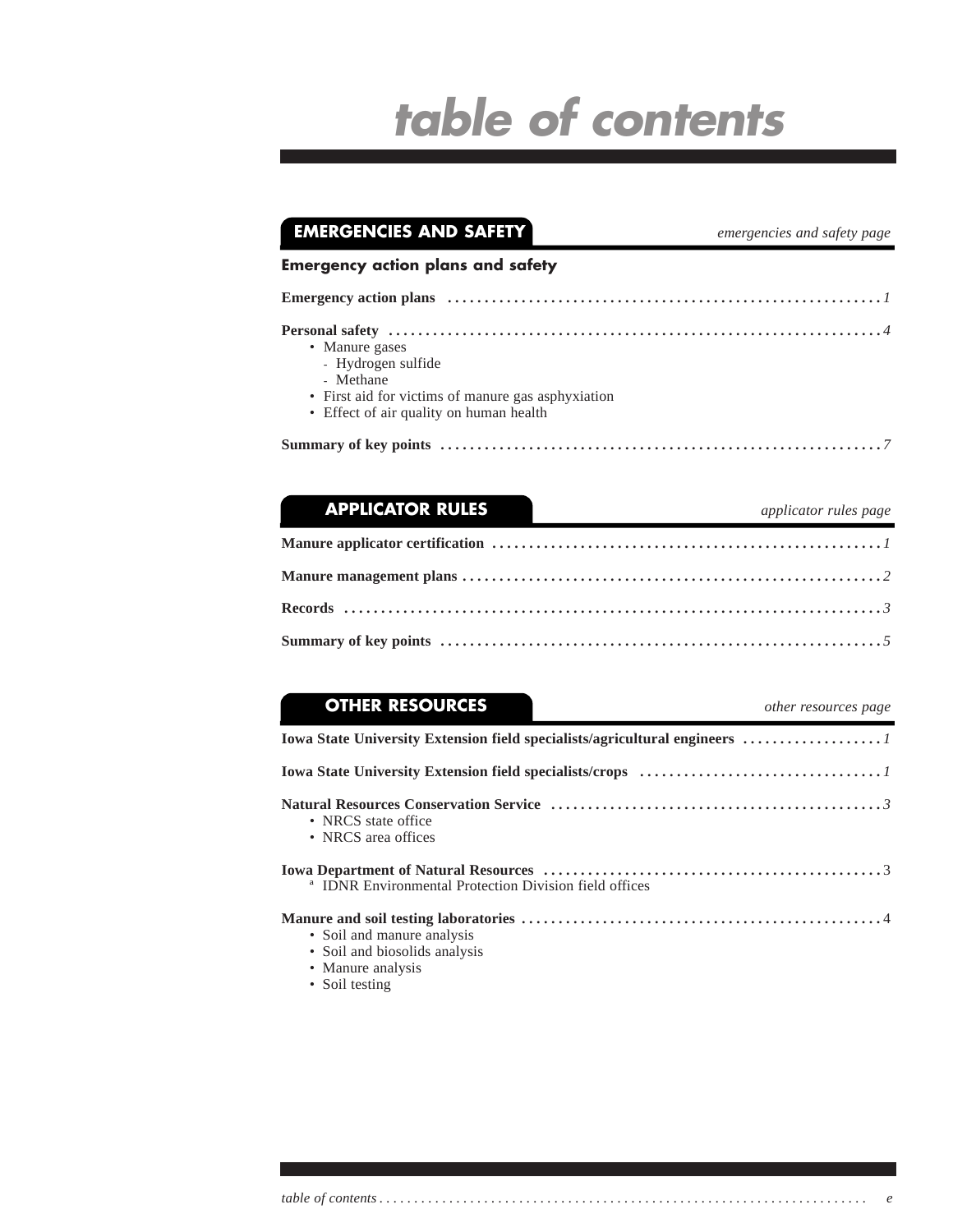## **TABLES AND FIGURES** *page*

| ۹ |
|---|
|   |
|   |

| Number of uncontrolled releases each year                                                                                                                               |
|-------------------------------------------------------------------------------------------------------------------------------------------------------------------------|
|                                                                                                                                                                         |
| Potential sources of nonpoint source pollution (figure 2)  water quality 5                                                                                              |
|                                                                                                                                                                         |
| Plant available nutrients excreted by livestock in Iowa in 1990 (table 1)  . nutrient management 6                                                                      |
|                                                                                                                                                                         |
|                                                                                                                                                                         |
| Correction factors to account for nitrogen volatilization                                                                                                               |
|                                                                                                                                                                         |
| Nitrogen fertilizer recommendations for                                                                                                                                 |
| Priority ranking of fields for animal manure application based on soil<br>test for phosphorus and potassium and the crop to be grown (table $7)$ nutrient management 10 |
|                                                                                                                                                                         |
|                                                                                                                                                                         |
|                                                                                                                                                                         |
| Sweep-type injector with coulter and closing disks (figure 4)  land application 19                                                                                      |
| Residue measurements at ISU manure application field days has shown that<br>up to 89 percent of the residue can be retained by the Sukup and Yetter                     |
| Many of the sweeps retained 60 percent residue coverage. (figure 6)  land application 21                                                                                |
| Covering disks perform well in residue. Residue coverage                                                                                                                |

*f . . . . . . . . . . . . . . . . . . . . . . . . . . . . . . . . . . . . . . . . . . . . . . . . . . . . . . . . . . . . . . . . . . . . . table of contents*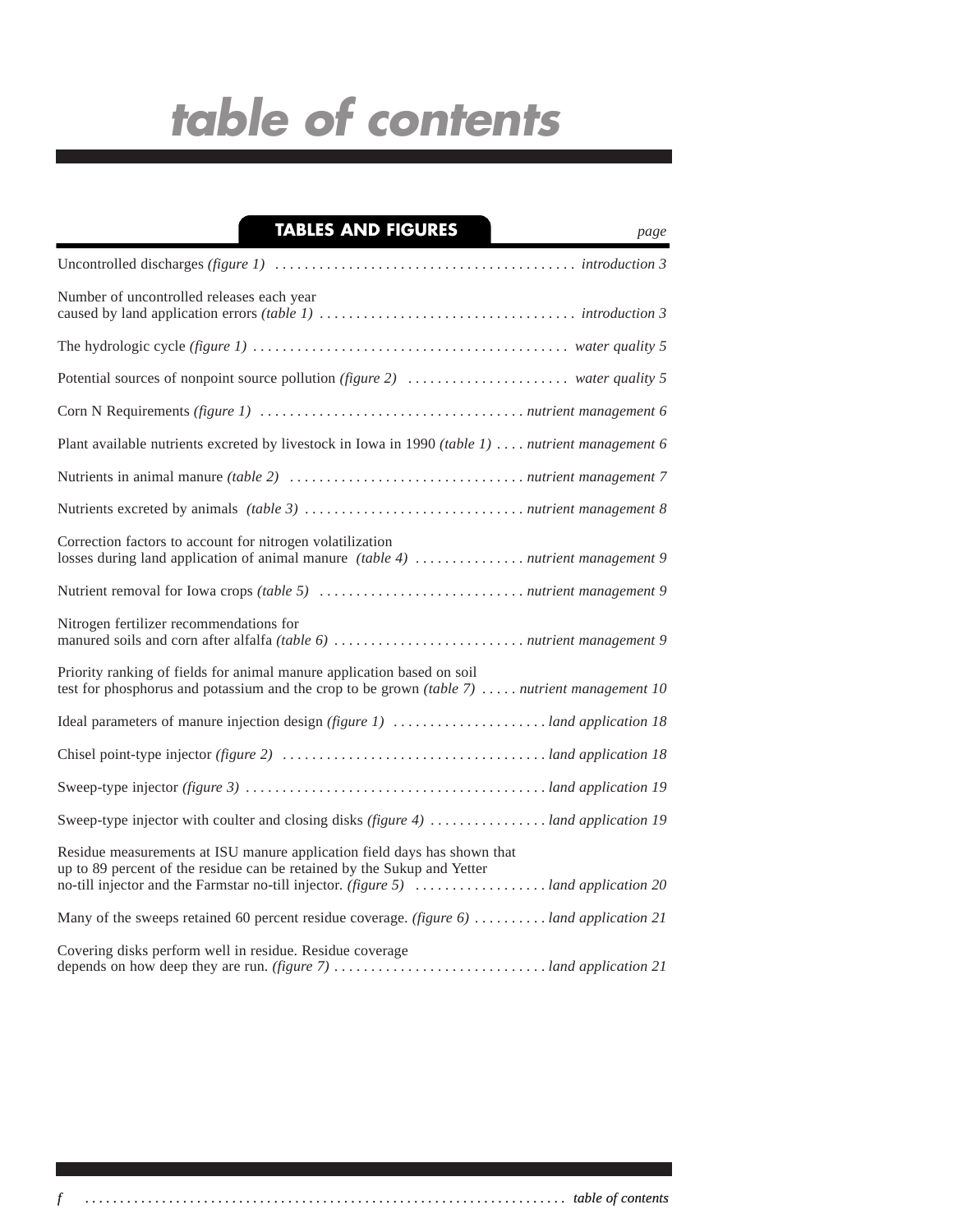| <b>TABLES AND FIGURES CONT.</b><br>page                                                                                                                                   |
|---------------------------------------------------------------------------------------------------------------------------------------------------------------------------|
| Behavior of soil at selected soil-water depletion amounts (table 1) $\dots \dots \dots$ land application 22                                                               |
|                                                                                                                                                                           |
| General flow rates and coverage diameter for Big Gun <sup>TM</sup>                                                                                                        |
| Typical layout of a traveling gun irrigation system (figure 9)  land application 23                                                                                       |
|                                                                                                                                                                           |
|                                                                                                                                                                           |
| Field office locations of Environmental Protection Division (chart 1)  emergency and safety 3                                                                             |
| Characteristics and effects of gasses produced in livestock                                                                                                               |
| Health symptoms of Iowa swine facility workers (table 2) emergency and safety 8                                                                                           |
|                                                                                                                                                                           |
|                                                                                                                                                                           |
|                                                                                                                                                                           |
|                                                                                                                                                                           |
| Required separation distance (for spring irrigation) from actual wetted perimeter<br>to residence, commercial enterprise, religious institution, educational institution, |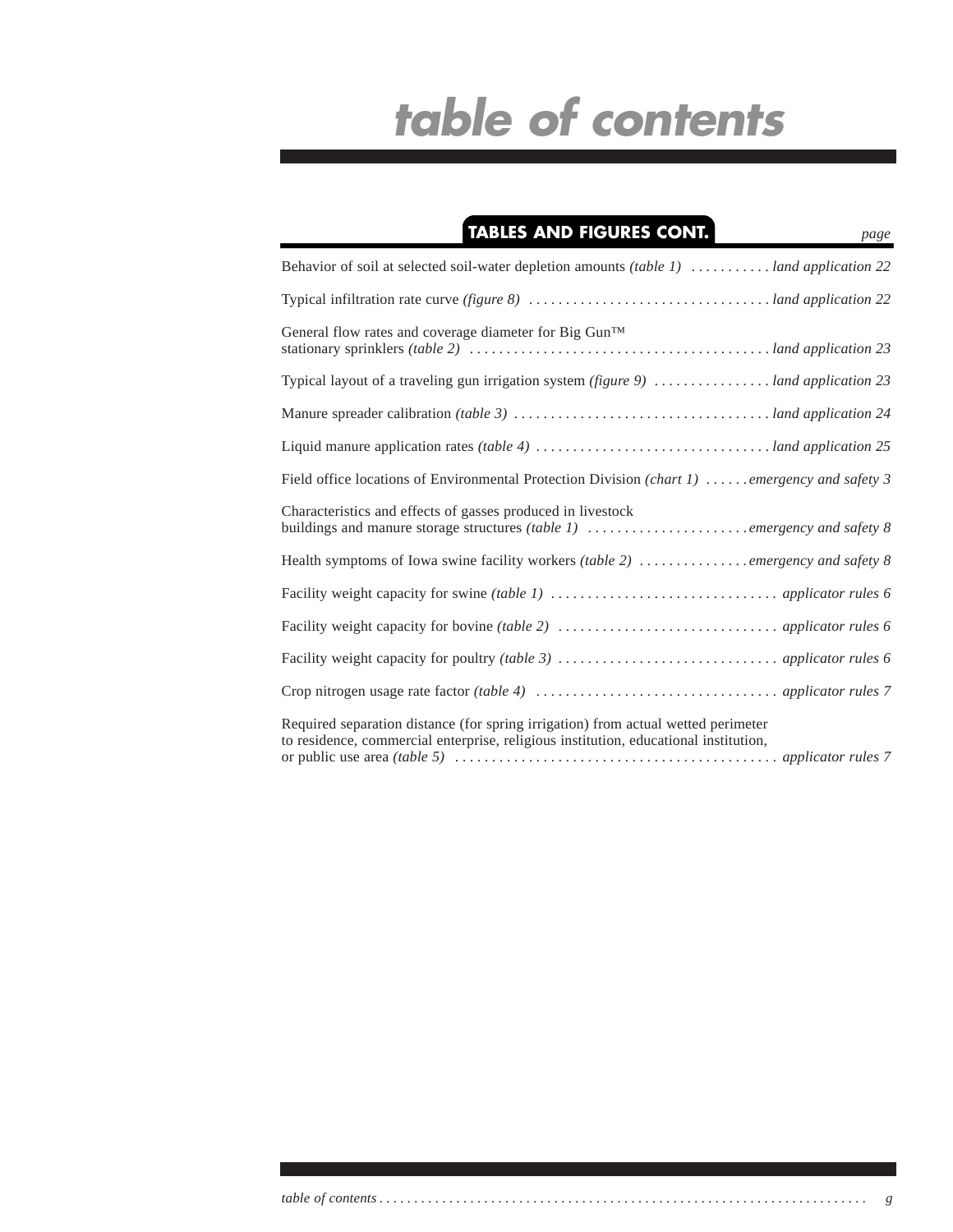

*manure law requires manure applicators to* 

#### *become*

*certified by March 1, 1999. The 1998 Iowa Legislature included the certification provisions as part of House File 2494. As Livestock facilities become larger, there may be increasing pressure to apply manure faster, under poorer weather conditions, and at higher rates than are environmentally friendly. Manure applicator certification is designed to help you use manure as an asset and avoid water quality problems due to improper application. Reported releases and discharges to the state's rivers, stream, and lakes have increased since 1992.*

## **MANURE—AN ASSET**

Manure has been applied to agricultural land for many years. People discovered long ago that manure makes crops grow better and produce more. Long-term research on manure application (dating back more than 100 years) clearly shows that manure applications at the right rates are good for the soil. Manure increases organic matter, helps develop better soil structure, increases cation exchange capacity, promotes better drainage, increases the number of microorganisms, and generally improves the "tilth" of the soil. Soils with a long-term

history of being manured have been shown to be superior to soils that were not manured, or were fertilized with commercial fertilizers.

Manure nutrients from liquid swine pits may be worth \$20 per 1,000 gallons or more. By replacing commercial fertilizer with manure, producers can save up to \$40 to \$60 per acre.

In recent years we have become increasingly aware that manure also can have negative effects on the environment. Uncontrolled releases of liquid manure from pits or lagoons can cause immediate fish kills and loss of other aquatic life. And long-term, over-application of manure can cause buildups of nutrients in the soil,

particularly phosphorus, that can ultimately cause surface water quality problems.

The key to maintaining manure as an asset and a valuable resource is careful handling and applying at proper rates. That's what manure applicator certification is about—helping you, as a manure manager, do a better job so the manure you

manage remains an asset, rather than becoming

### a liability.

### **MANURE RISKS**

IDNR records show approximately 86 uncontrolled discharges to surface waters were reported between February 1992 and May 1998. That's an average of 14 per year, and the trend is increasing *(see Figure 1 on introduction page 3).*

This may reflect a greater number of uncontrolled releases and discharges or it may simply reflect greater public scrutiny or reporting. During those six years, 32 fish kills occurred. Not all releases resulted in pollution of state waters, but all were significant enough to require IDNR investigation and follow-up. Of course, unreported discharges are not shown. The reported discharges occurred from the following types of facilities: earthen storage structures,

42; formed pits, 20; open feedlots, 24.

Sixteen discharges were due to poor construction, such as failing to remove existing field tiles, leaking or plugged lines or valves, or leaving organic matter in earthen berms during construction. Twenty-six releases were caused by poor management or lack of attention, such as leaking waterers or ruptured water lines that caused pits to fill and overtop, running out of storage capacity in pits or lagoons, or even intentional dumping. Overtopping of earthen basins, formed pits, and lagoons all occurred, as did discharges from open feedlots due to precipitation events.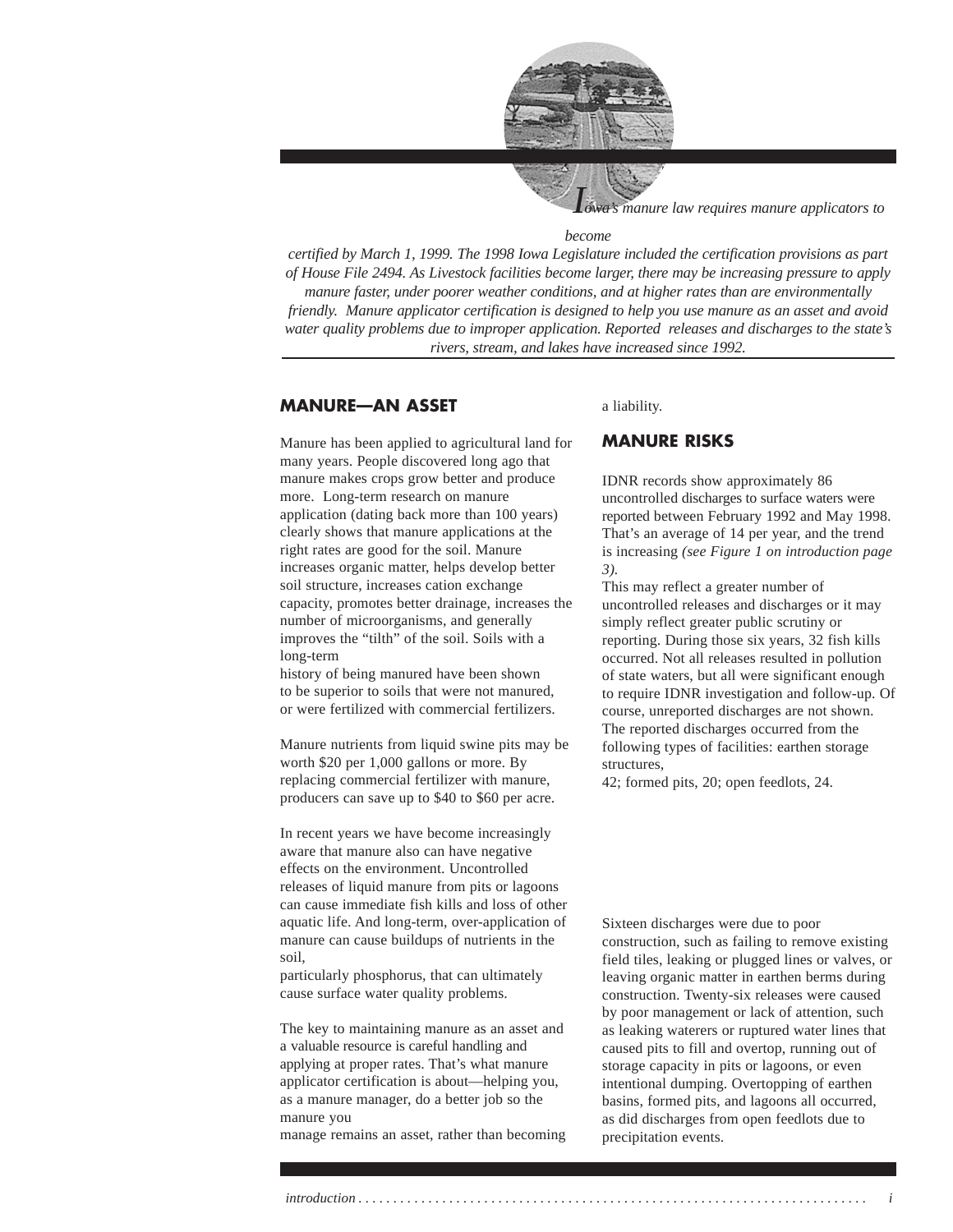# **introduction**

## **LAND APPLICATION ERRORS**

Land application errors caused 30 releases, more than either construction or management errors. Releases during land application resulted from applying manure to frozen soils, irrigation line separations during pumping, pumps being left on too long, simply applying more manure than the soil could hold, and precipitation immediately after manure application. While the number of releases during land application is not high on a statewide basis, the records confirm these releases often reach streams or rivers, causing fish kills and other environmental damage. The number of releases during land application each year also has been rising *(See Table 1 on introduction page 3*.)

## **ENVIRONMENTAL AND FINANCIAL BENEFITS**

Manure can be managed to minimize environmental impacts while optimizing economic

benefits for all parties. Longtime research clearly shows that properly applying manure to land is beneficial to the soil and water in both the short and long term.

The following material is presented to help you become legally certified to apply manure in Iowa and help you understand how to manage manure correctly so that it is an asset, rather than a liability.